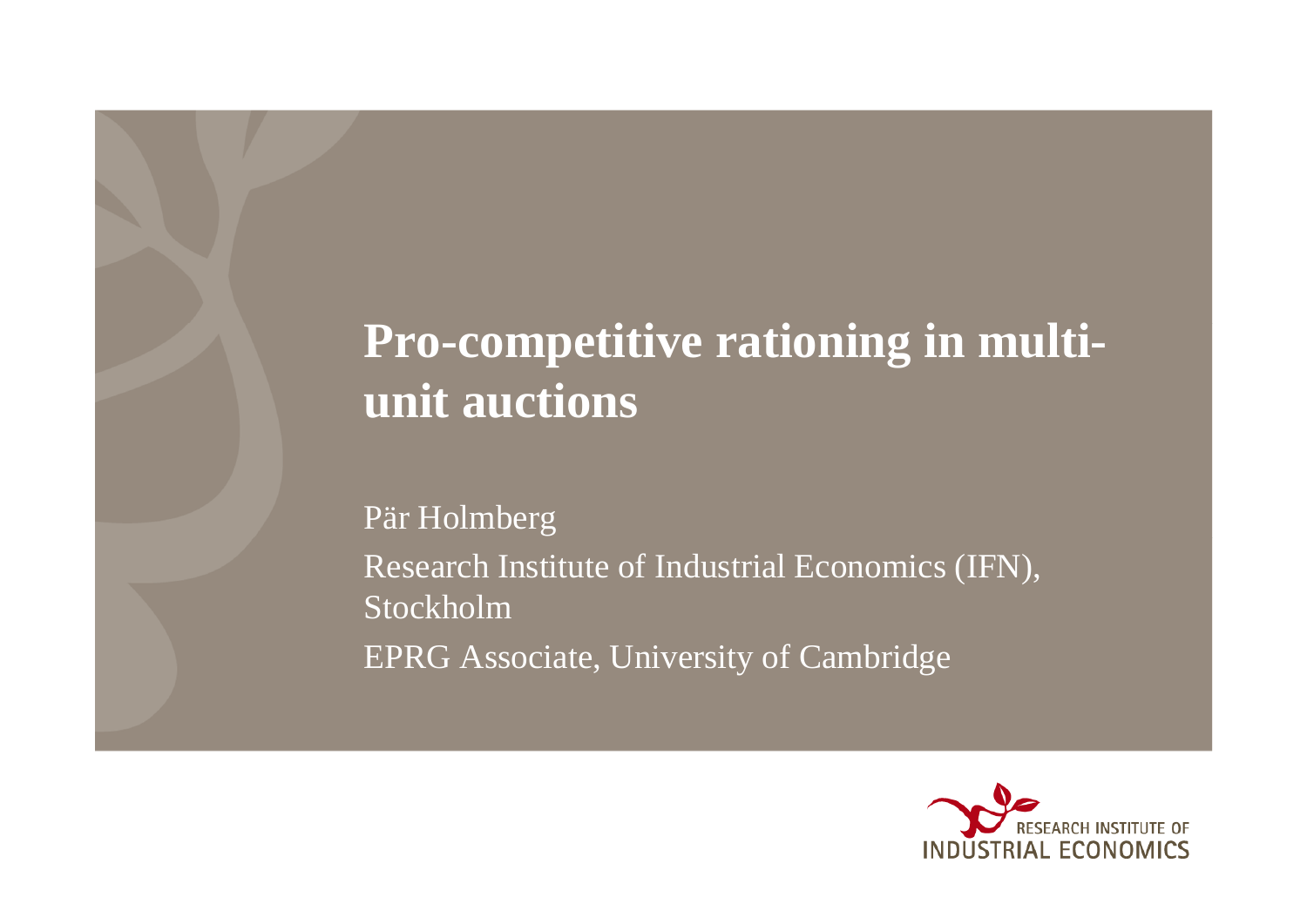#### **Multi-unit auctions**

Each year multi-unit auctions trade divisible-goods worth trillions of dollars, for example in wholesale electricity markets and treasury bond auctions. How can competitiveness of such auctions be improved?

I consider a procurement auction, where each producer submits a stepped supply curve.

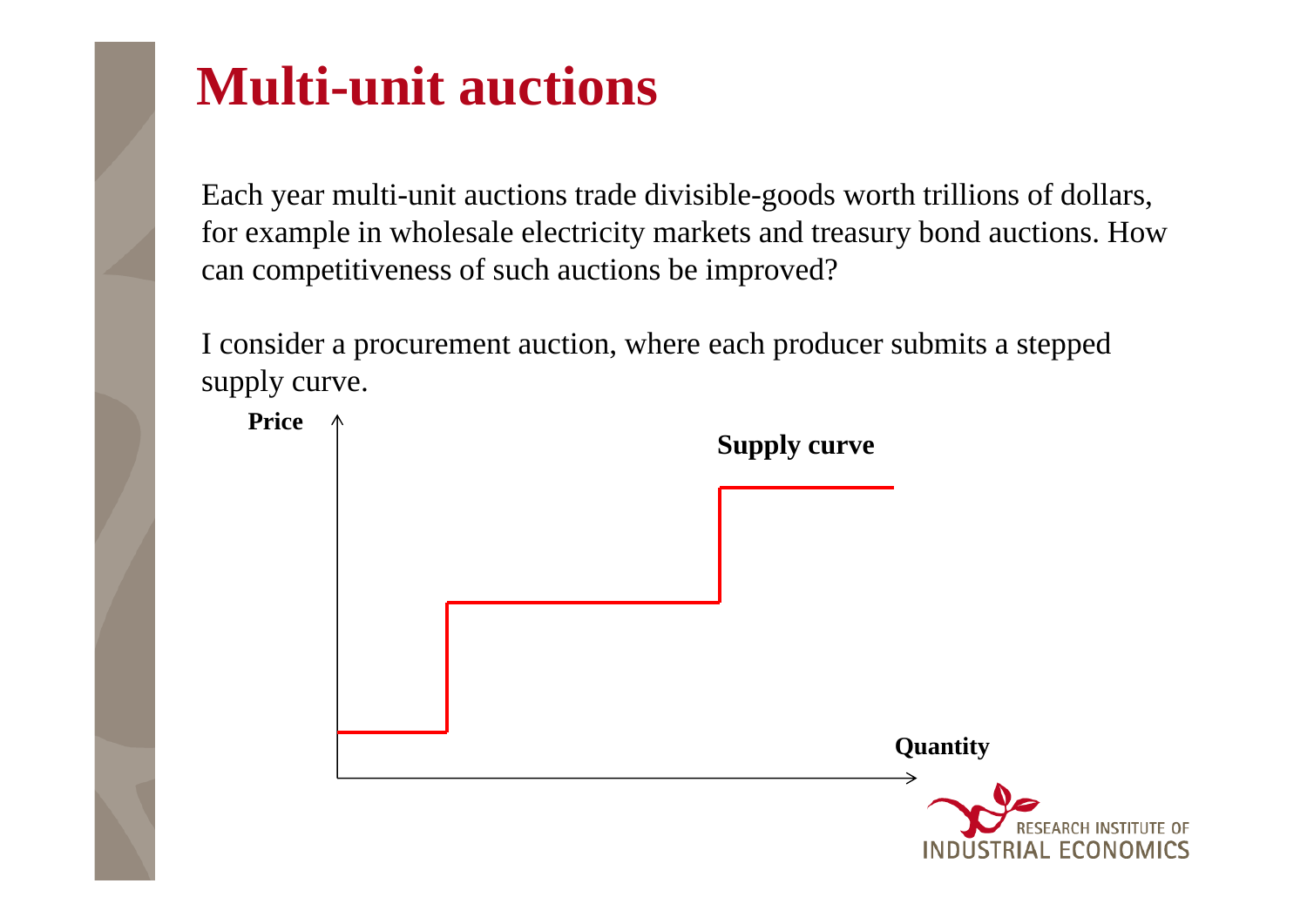#### **Rationing**

The market is often cleared in the middle of a step.

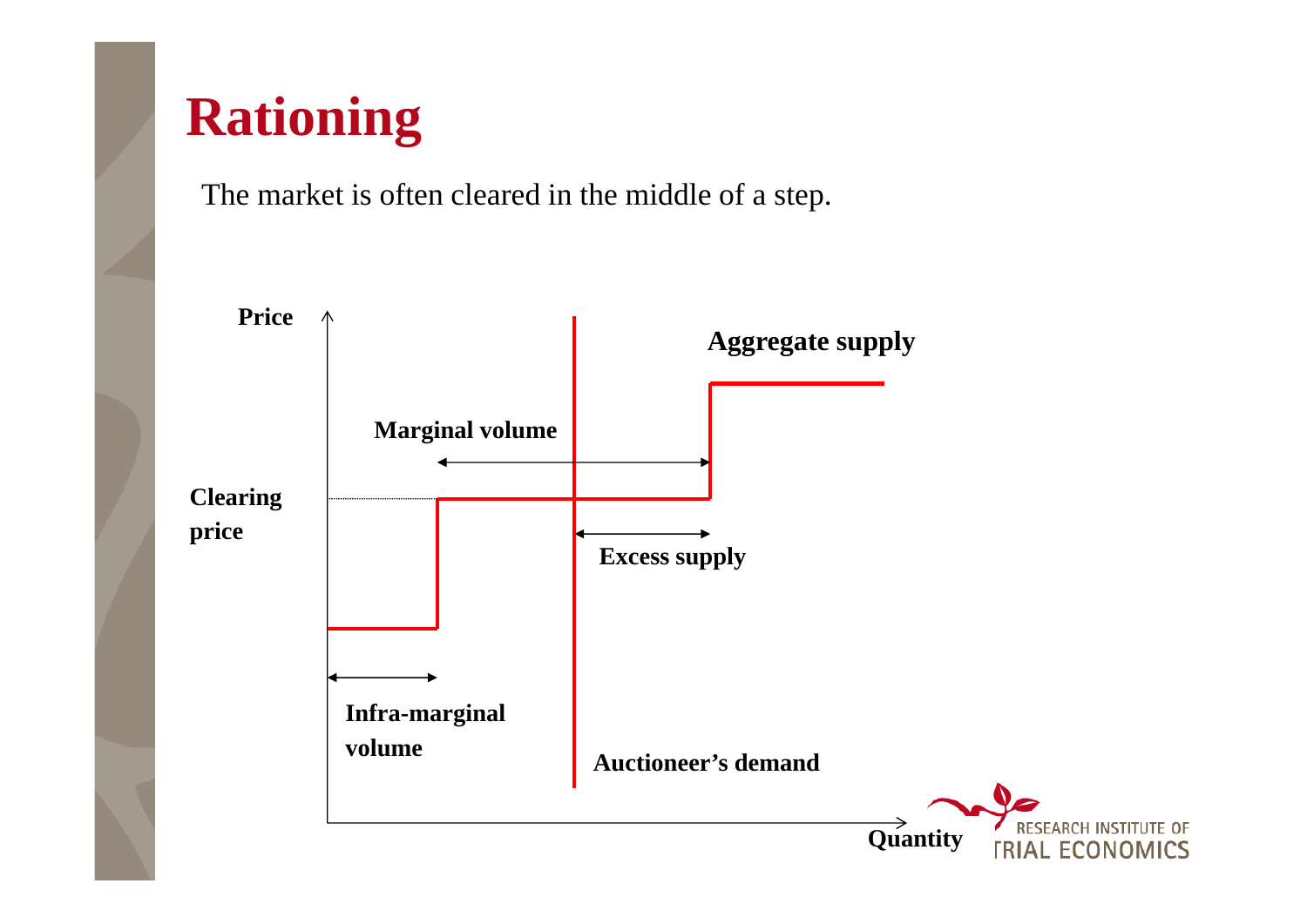### **Rationing methods in prior-art**

- • Pro-rata on the margin rationing: Completely accept infra-marginal volume. Ration marginal volume proportionally; each bidder gets the same share of its marginal volume accepted. Often used in single round auctions.
- • Time-priority: Completely accept infra-marginal volume and give early marginal bids priority to late marginal bids. Often used in financial exchanges.
- • Kremer & Nyborg (2004). Proportional rationing of both marginal and inframarginal bids => Can sometimes improve competition, but it often introduces efficiency problems.
- $\bullet$  Gresik (2001) and Saez et al. (2007) introduce various rationing rules, where rationing is disproportionate and infra-marginal volumes are often completely accepted.
- • Simon and Zame (1990), Jackson and Swinkels (1999) analyze rationing rules from an existence perspective.

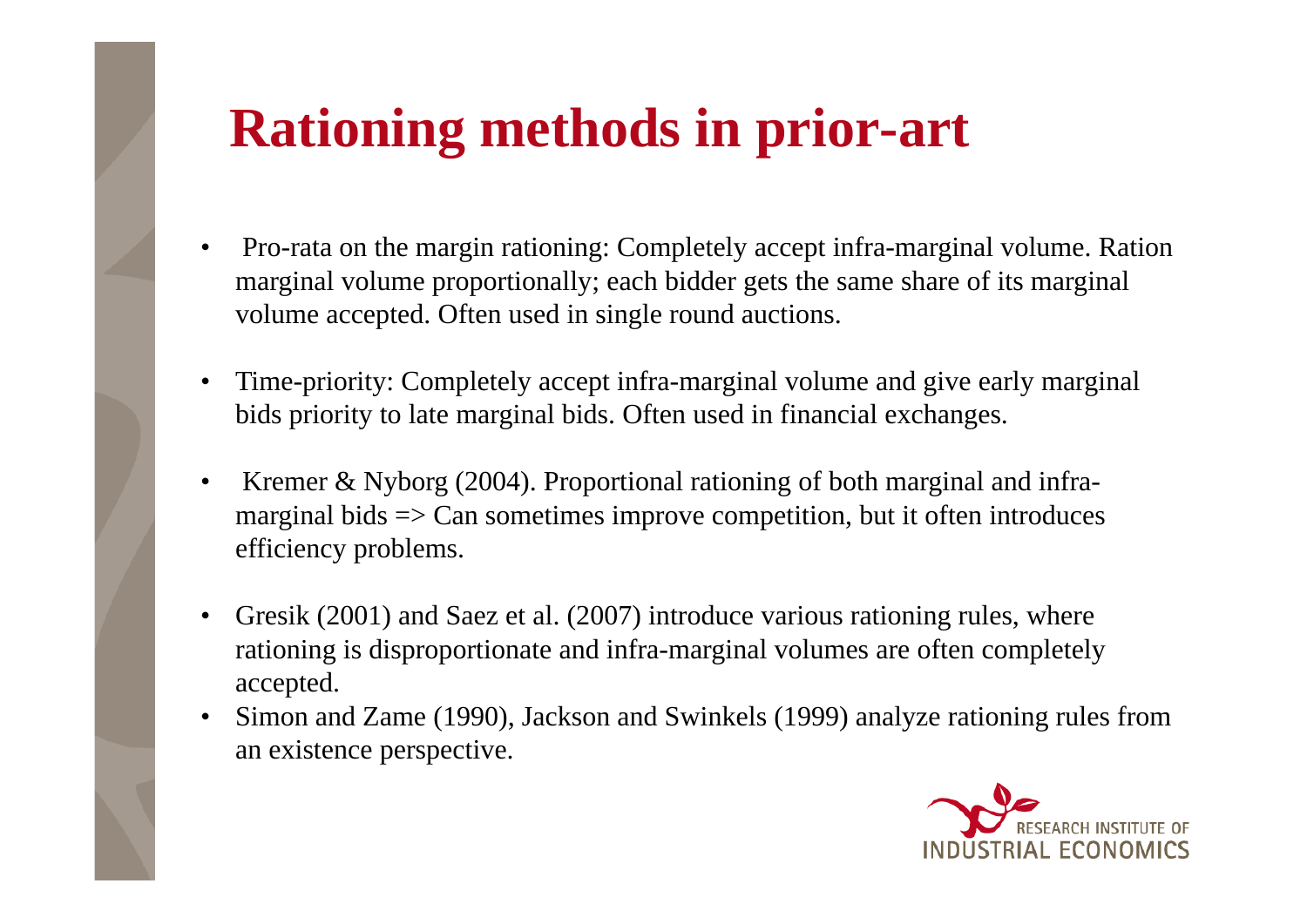# **Influence of rationing rule**

Field and Large (2012) empirically observe that rationing rule (time priority or pro-rata on the margin) influences bidding behaviour in financial exchanges.

Rationing rule matters more when volume of marginal bids is large relative to inframarginal volume, as in security auctions, financial exchanges and frequent batch auctions.

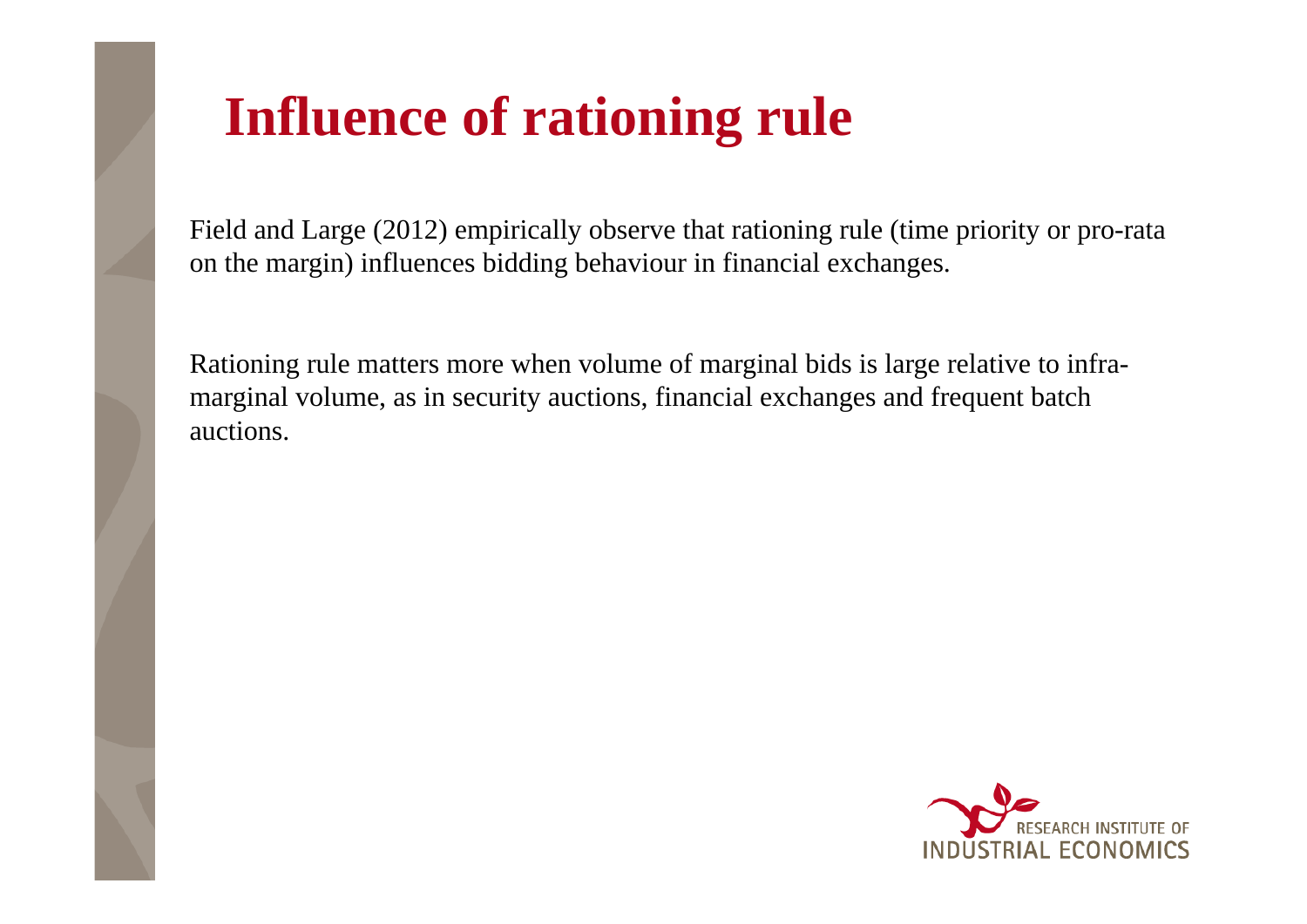

# **New rationing rule**

- •Infra-marginal volume is completely accepted.
- Disproportionate rationing on the margin.
- Rationing rule depends on clearing price.

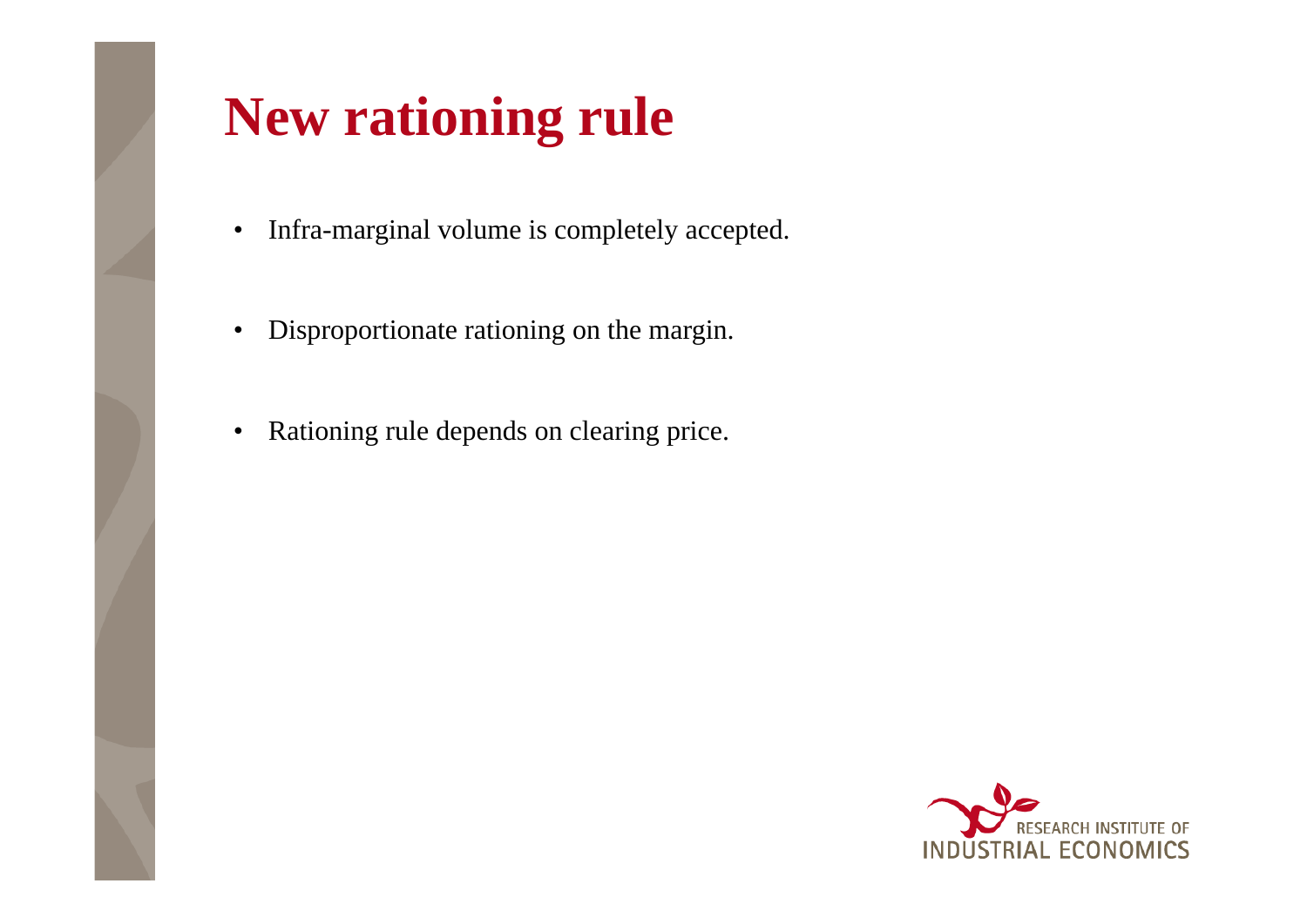## **Pro-competitive rationing**

New rationing rule makes bidding more competitive; producers provide commodity at lower price.



**Quantity**

New rationing rule gives producers with large marginal volumes priority at low prices and producers with small marginal volumes priority at high prices.

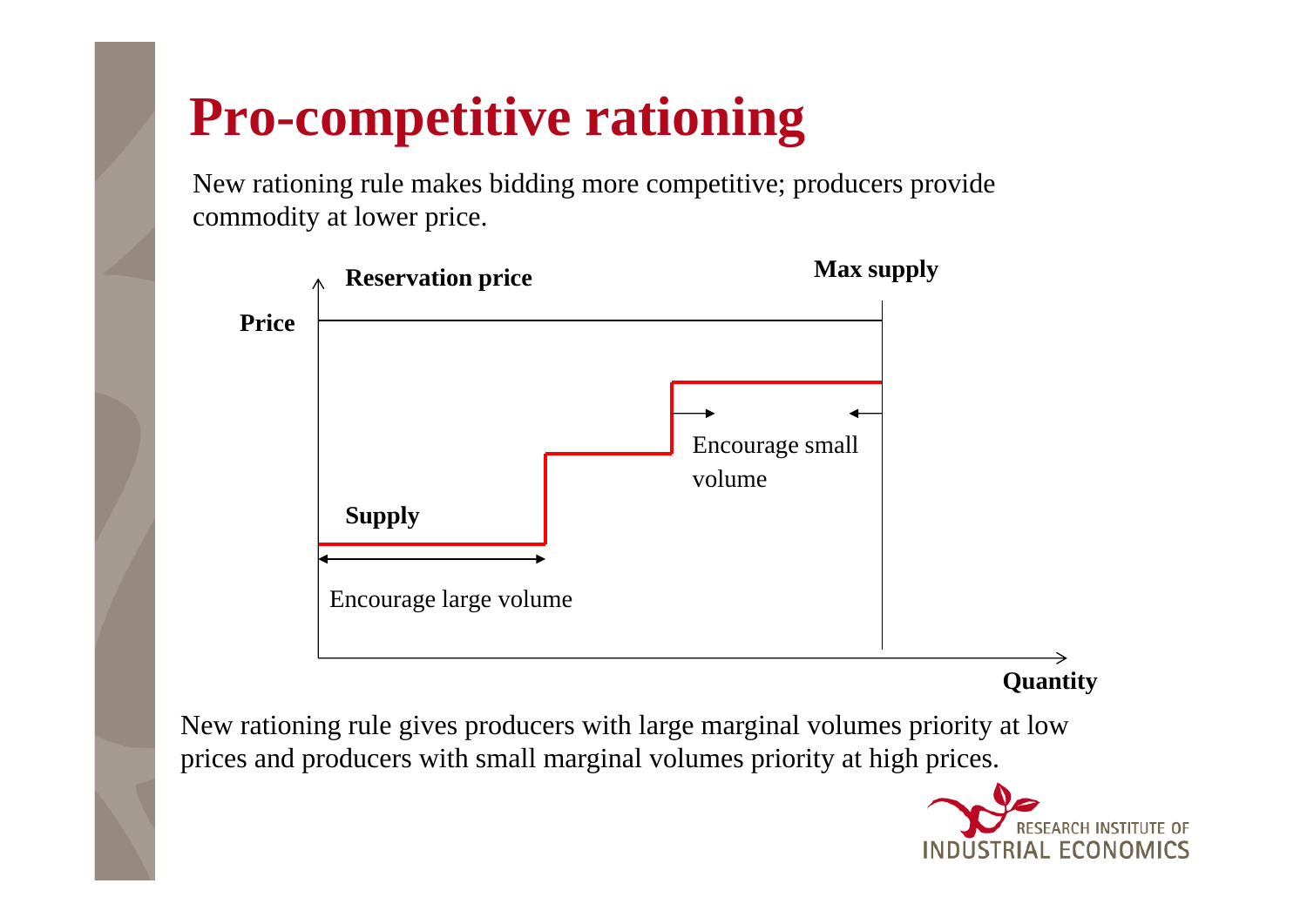## **Model: new rationing rule**

- 1) Accept all infra-marginal bids.
- 2) Accept marginal bids little by little. Each increment in the accepted volume is split according to the following rule:

$$
\text{producer i's share} = \frac{(\text{Excess supply}_i(\varepsilon))^{\mu_j}}{\sum_{k=1}^{N} (\text{Excess supply}_k(\varepsilon))^{\mu_j}}
$$

3) Disproportionality of the rule is determined by  $\mu_j$ , which depends on the clearing price.

at each price level  $\mu_j$  decreases with *j* such that competition is boosted by the same factor  $\mu_M = 0 \Rightarrow$  Maximum priority to bidders with small excess supply at highest price  $\mu_{\text{\tiny{l}}} = \infty \Longrightarrow$  Maximum priority to bidders with large excess supply at lowest price

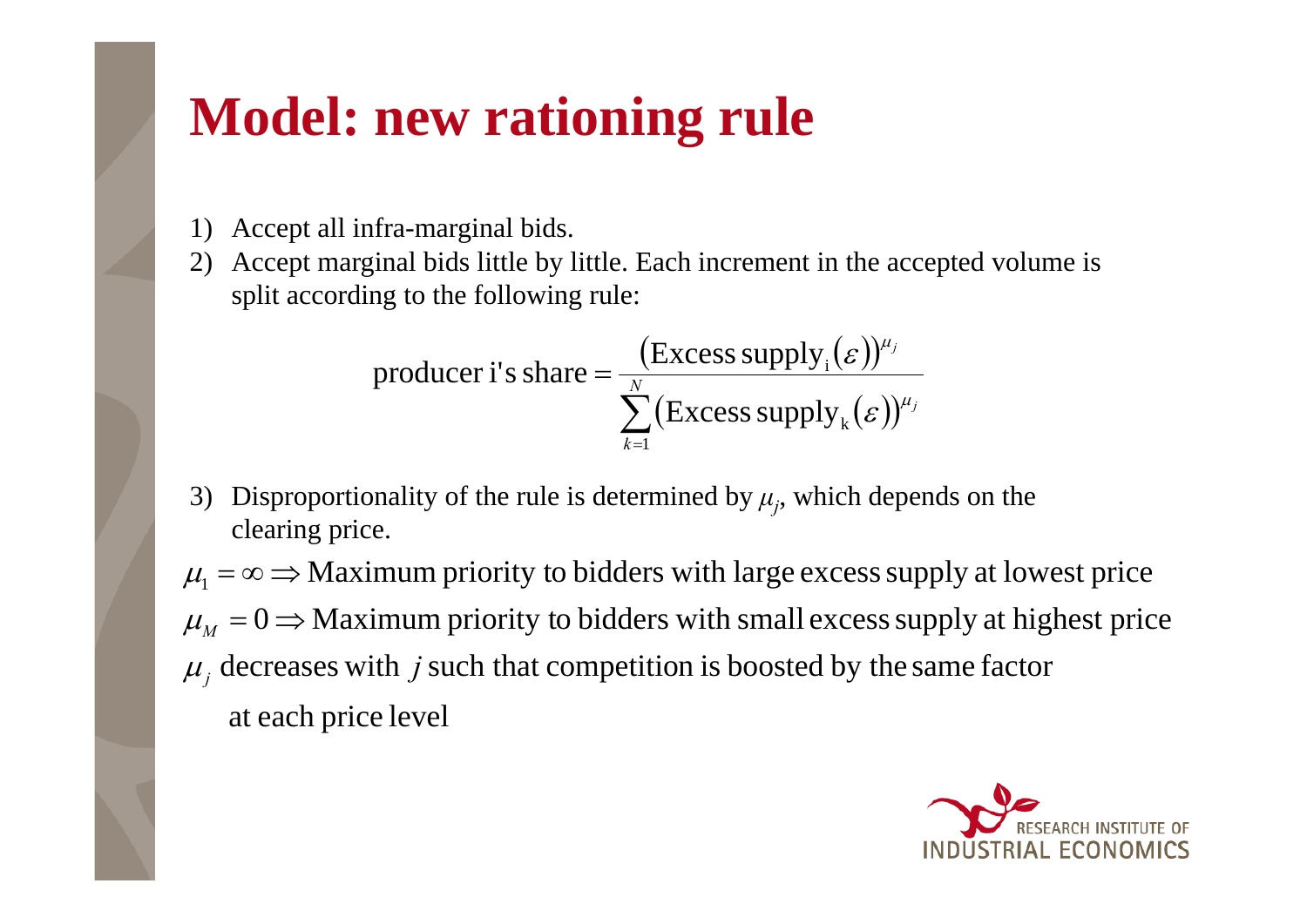#### **Model: Bidding format**



Similar to Holmberg, Newbery and Ralph (2013)

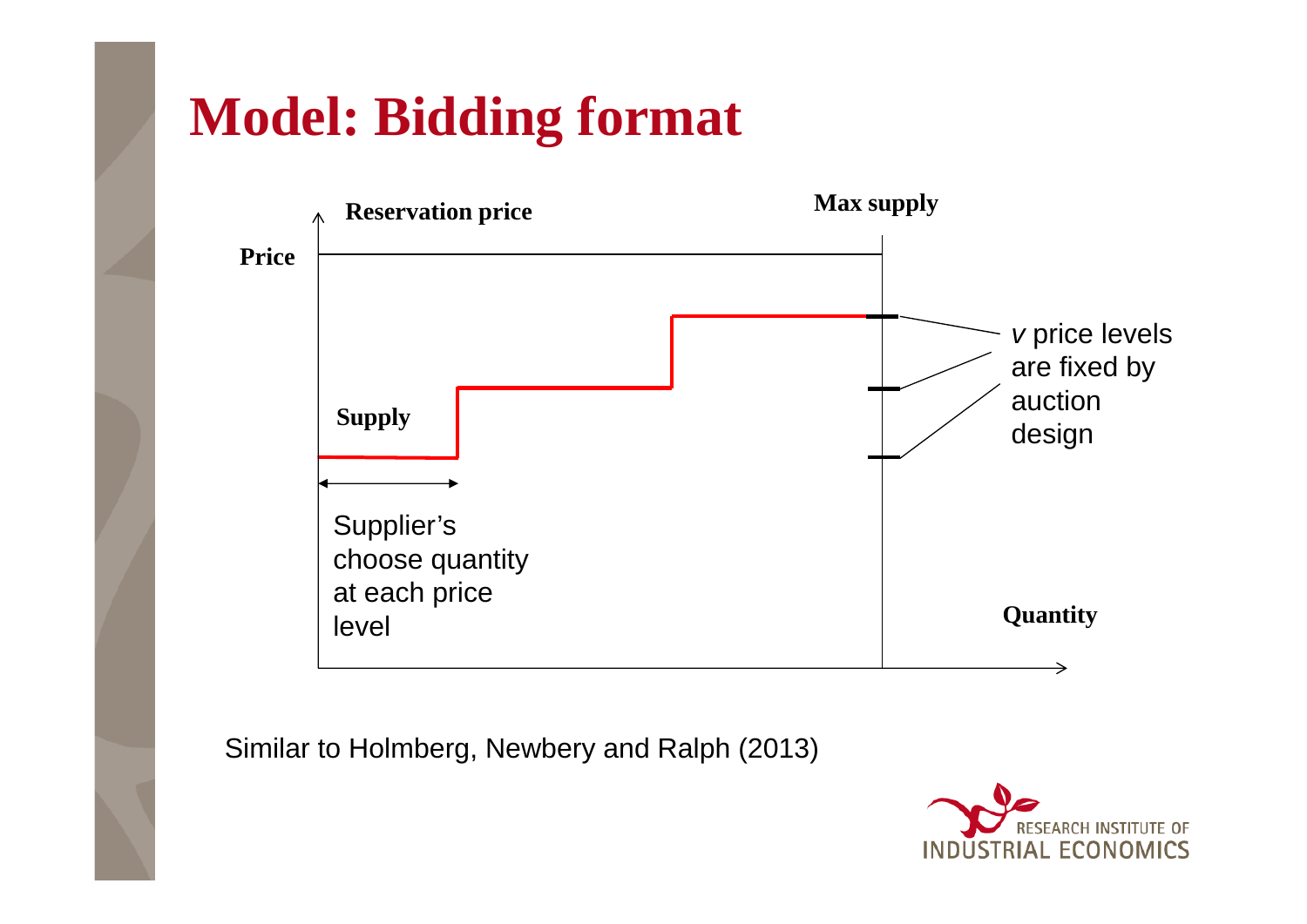# **Theoretical model: SFE assumptions**

Consider uniform-price auction with *N* producers

Auctioneer's demand is uncertain. It is announced ex-post.

Costs are common knowledge.

One shot game.

Solve for Nash equilibrium where each producer maximizes its profit given supply functions of competitors.

SFE assumptions (Klemperer and Meyer, 1989) have been empirically verified (Hortacsu and Puller, 2008; Wolak, 2007).

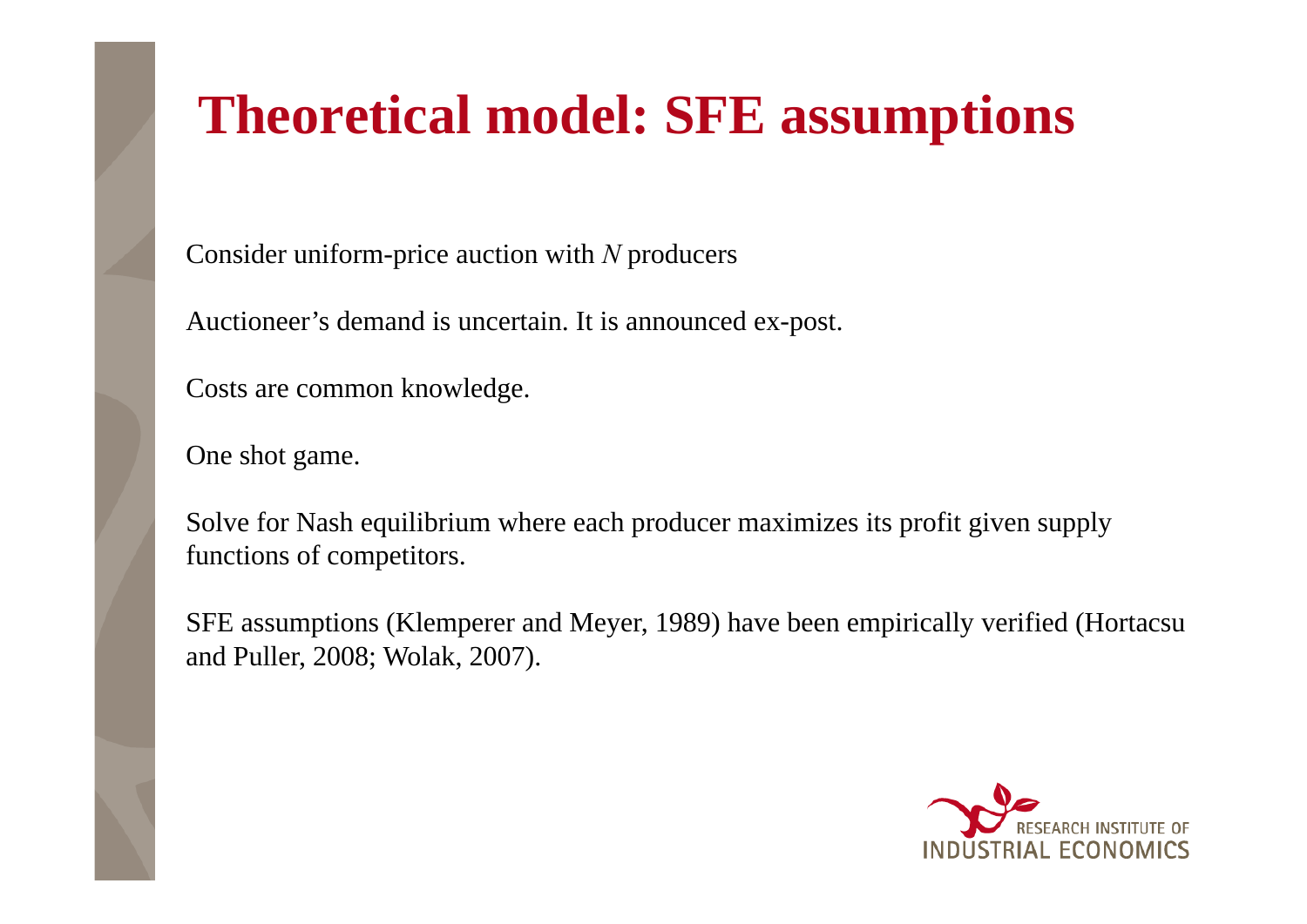#### **Result for optimal rationing rule**

Optimal rationing gives auctioneer approximately same total procurement cost as an auction with standard rationing and  $(1+1/(\nu-1))(N-1)+1>N$  producers with same total production cost.

Pro-competitive effect is larger when bids accumulate at a few price levels, *v*.

If producers bid at only two price levels, introducing pro-competitive rationing is equivalent to increasing the number of producers from *N* to 2(*N*-1)+1.

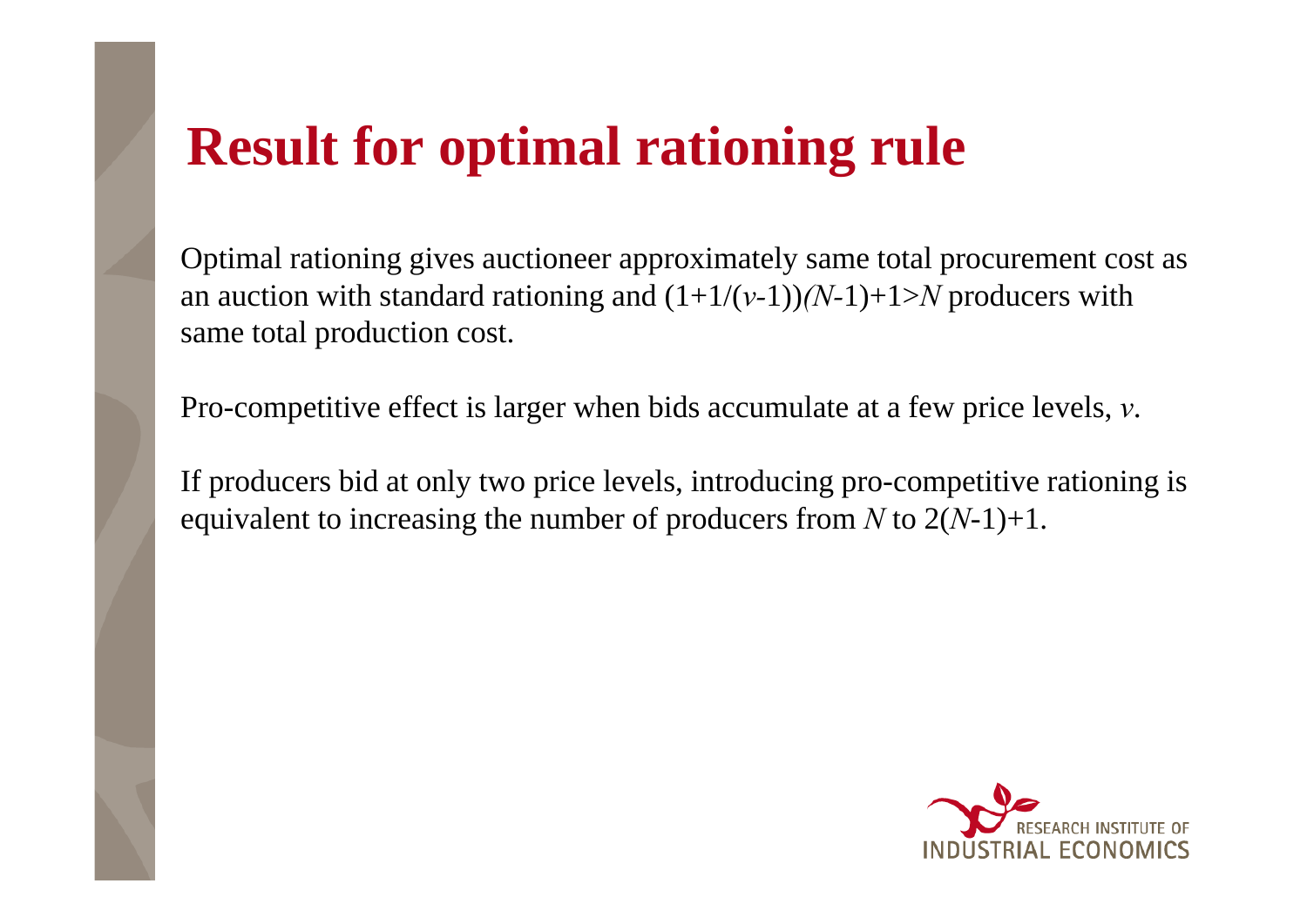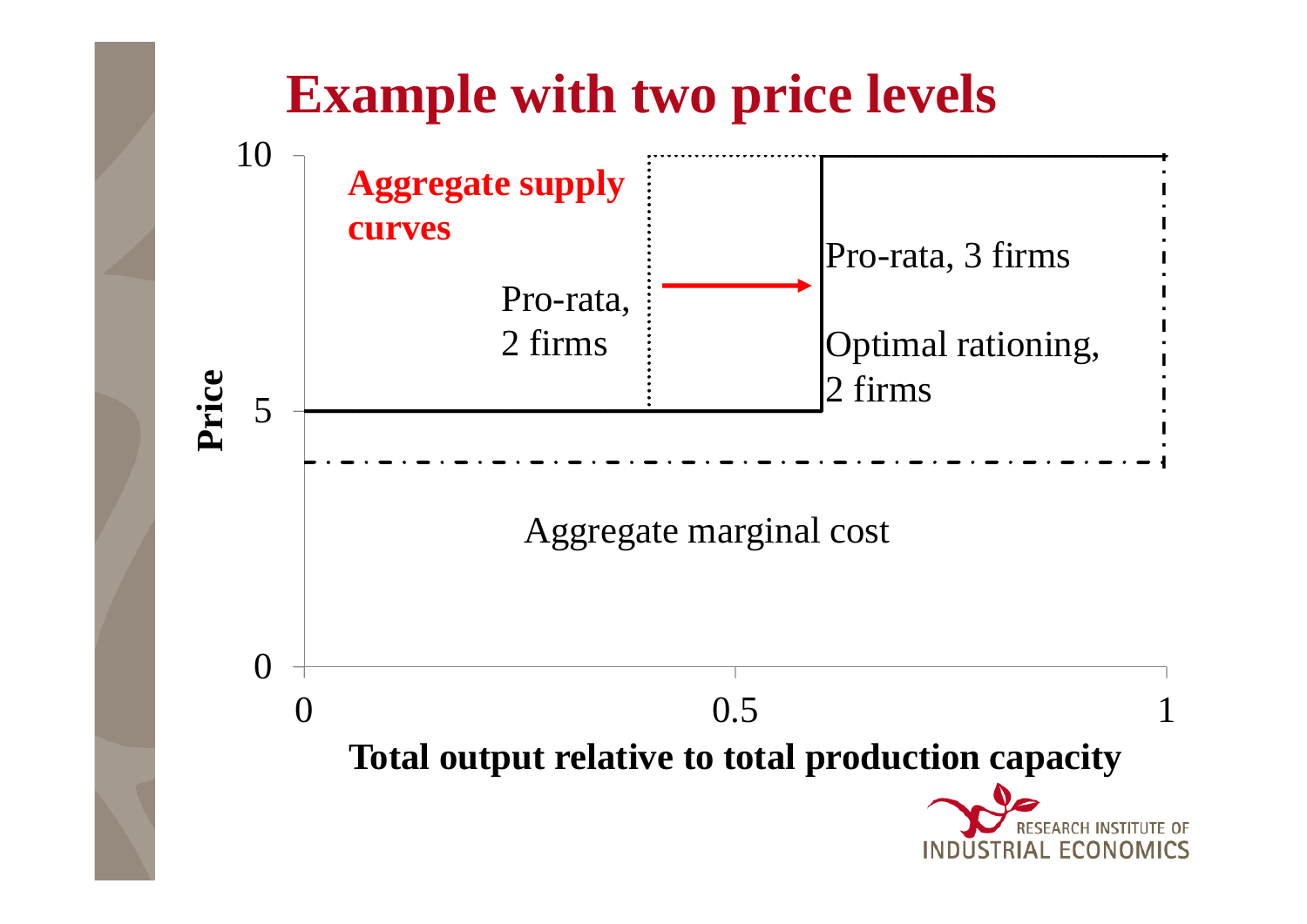## **Reverse ascending bid auction**

Bid price increments tend to get denser towards the clearing price in clock auctions and other multi-round auctions where bidding starts at the reservation price.



**Quantity** 

In comparison to standard rationing, auctioneer's payoff is larger if the rationing rule gives small marginal volumes maximum priority at all price levels. But an optimal rationing rule, where rationing depends on the clearing price, is even better.